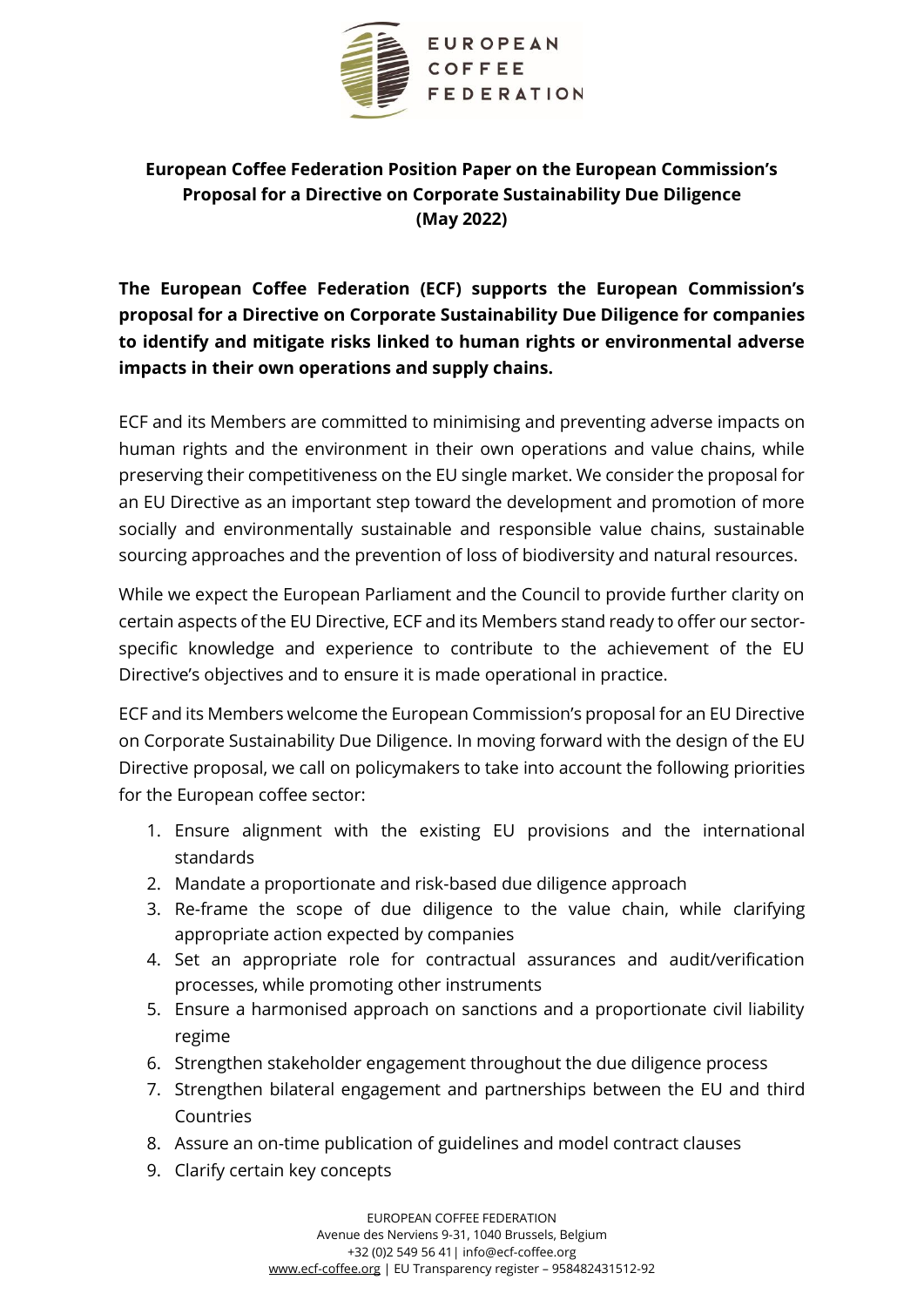

# **1. Ensure Alignment with the Existing EU Provisions and the International Standards**

**Aligning with existing EU policies and international standards should help to avoid a divergence of due diligence requirements across EU Member States that would otherwise undermine legal certainty and the creation of a level playing field for companies.** Consistency with the existing policy provisions should be ensured to avoid any duplication of due diligence procedures, especially in relation to the Corporate Sustainability Reporting Directive (CSRD) and the European Commission Proposal for a Regulation to Minimise the Risk of Deforestation and Forest Degradation Associated with Products Placed on the EU Market. Moreover, the EU supply chain due diligence obligations and scope of the due diligence duty should be defined in line with recognised international standards, and in alignment with the UN Guiding Principles on Business and Human Rights (UNGPs), the OECD Guidelines for Multinational Enterprises, and the OECD Guidance on Responsible Business Conduct.

#### **2. Mandate a Proportionate and Risk-Based Due Diligence Approach**

**ECF and its Members believe that a clear methodology and criteria should be defined to assess and recognise supply chain due diligence processes. These should be flexible enough to be tailored to a company's circumstances, promoting the inclusion of due diligence processes in their risk-management system, and guaranteeing the adequacy of that system.** Observance of due diligence requirements should be expected from every company, but those requirements should be proportionate to the capabilities and the risk exposure of a company's supply chain. It is therefore essential – in particular for SMEs – that an EU approach provides tailored financial and practical support to create the right incentives for company commitments. This would also contribute to minimising the risk of disengagement from vulnerable suppliers who, due to their limited negotiation power, would otherwise bear disproportionate obligations and costs, facing severe implications on their competitiveness.

Therefore, a risk-based due diligence approach should i) encourage companies operating in high-risk sectors to work jointly on actions to decrease the level of risk and ii) ensure that companies are not dissuaded (e.g. by disproportionate penalties, risk of litigation) from engaging in high-risk areas where it is actually most crucial to address root causes of human rights and/or environmental impacts.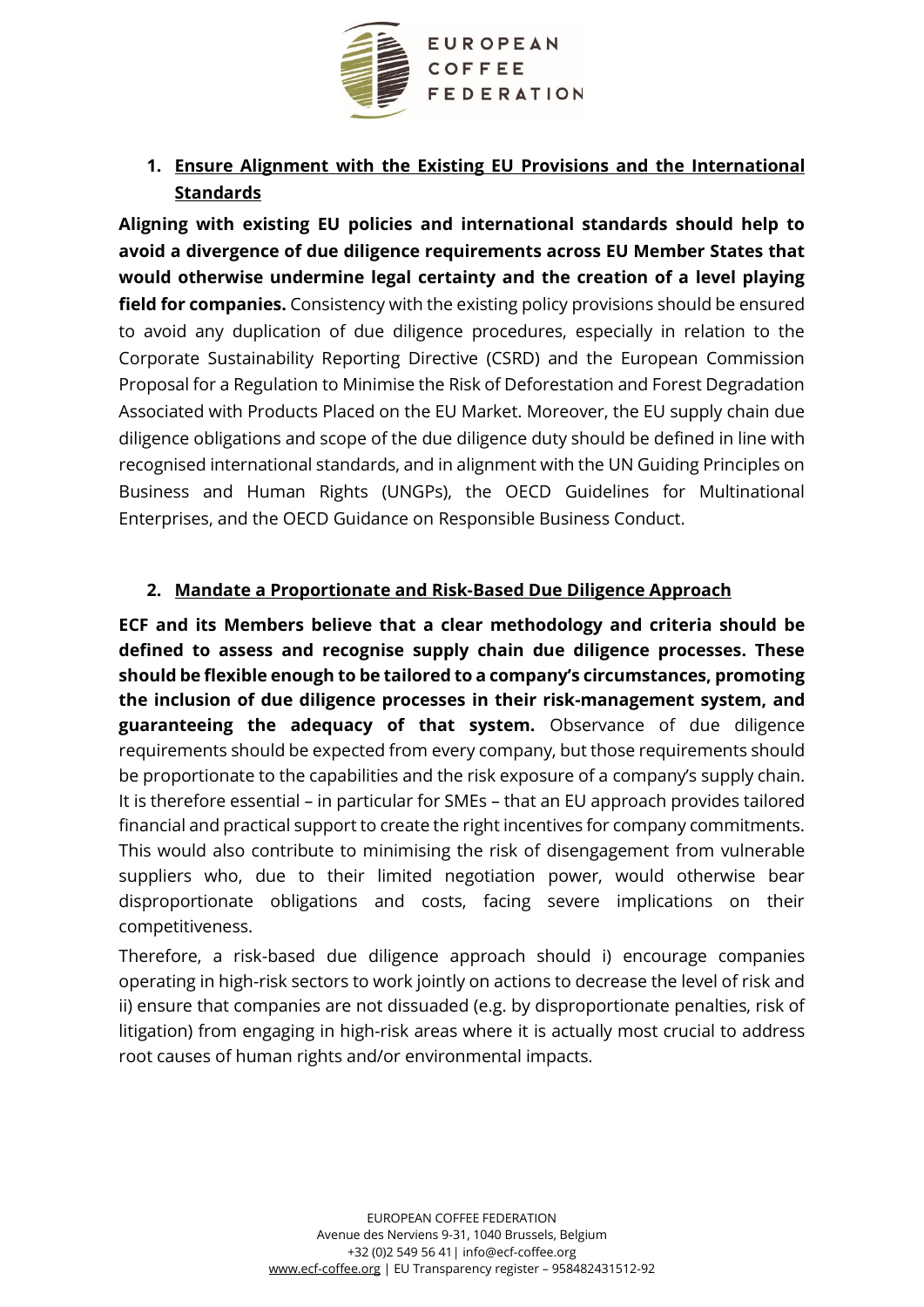

#### **3. Re-Frame the Scope of Due Diligence to the Value Chain, while Clarifying Appropriate Action Expected by Companies**

**A re-framing of the EU Directive's scope of due diligence is needed to ensure that companies can appropriately account for impacts in more remote parts of the value chain, where they are often more severe, and undertake collaborative action to address their root causes.** The scope of due diligence should cover a company's own operations, subsidiaries, as well as all its business relationships throughout the value chain, allowing companies to prioritise their efforts based on the severity of the actual or potential harm to people and the environment, rather than on the nature of the business relationship.

In line with UNGP19, appropriate action should vary according to whether the company causes or contributes to an adverse impact, or whether it is involved solely because the impact is directly linked to its operations, products or services by a business relationship. To be able to identify the latter case, a risk-based mechanism that helps to clearly identify the degree of an obligation to act should be introduced. Accordingly, *substantiated knowledge* of a high-level risk of adverse impacts in value chains should increase the degree of an obligation to act (e.g. like the concept of 'substantiated knowledge' in the German Supply Chain Act<sup>1</sup>). In line with this, the extent of a company's leverage in addressing the adverse impact must also be considered.

## **4. Set an Appropriate Role for Contractual Assurances and Audit/Verification Processes, while Promoting Other Instruments**

**Requiring mainly contract assurances and audit/verification processes as due diligence obligations curtails the freedom of companies to choose from a greater variety of tools to comply with their obligations and potentially increases the risk that companies simply shift their obligations upstream.** While this should be avoided, the wording of the Directive should be adapted and require companies to use these tools to provide leverage with business partners to deliver on their attributable human rights and environmental commitments throughout the supply chain, and drive continuous improvement within their respective spheres of influence.

In this context, companies should be encouraged to supplement contractual assurances/verification processes with other risk-based due diligence instruments, such as trainings, codes of ethics and conduct, organisational models ensuring responsible sourcing and procurement practices, verifiable control and monitoring systems, human rights and environmental strategies, social audits and certification schemes. The recognition of other tools should consequently also be reflected in clauses currently linked to contractual assurances, such as the Civil Liability clause.

<sup>1</sup> [https://www.bmas.de/EN/Services/Press/recent-publications/2021/act-on-corporate-due-diligence-in](https://www.bmas.de/EN/Services/Press/recent-publications/2021/act-on-corporate-due-diligence-in-supply-chains.html)[supply-chains.html](https://www.bmas.de/EN/Services/Press/recent-publications/2021/act-on-corporate-due-diligence-in-supply-chains.html)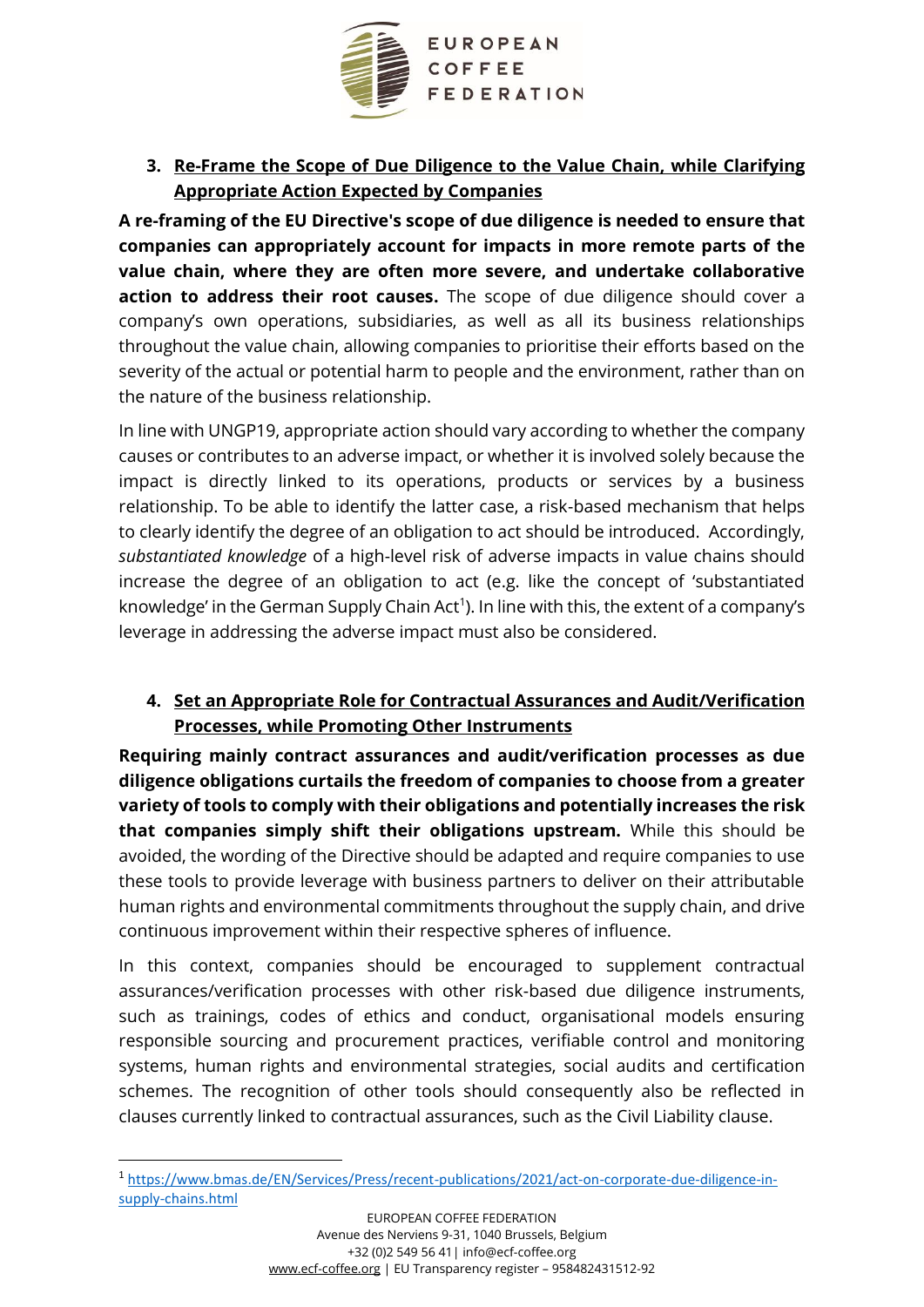

**5. Ensure a Harmonised Approach on Sanctions and a Proportionate Civil Liability Regime**

**We encourage harmonisation of sanctions and misconduct provisions related to due diligence for the EU Member States to avoid any potential fragmentation that could create loopholes for companies, thus incentivising them to relocate where the regulatory framework appears more convenient**. A gradual verification or audit approach would also reduce the potential risk that shell companies would be established as SME traders to evade the due diligence requirements or diverge to other markets.

With regard to civil liability, as it stands in the Directive, the scope of the due diligence duty appears the same as the one for civil liability. The concept of civil liability should be limited to 'actual' adverse impacts and linked to the condition that a company falling under the scope has evidently caused these actual adverse impacts and failed to adopt appropriate measures (considered as own and directly attributable misconduct). Liability due to a third party's conduct should be excluded, as third parties are independent from the company and should not be included in the sphere of a company's liability. Framing the civil liability regime in this way will ensure that companies are not held liable for actions of third parties, which would expose companies to high risks of litigation and discourage them from disclosing the risks in their value chain, and thus to take action to mitigate and address them. In light of this reasoning, only complaints submitted by persons who are *demonstrably* affected or have *reasonable grounds* for believing they are affected should be deemed admissible.

## **6. Strengthen Stakeholder Engagement Throughout the Due Diligence Process**

**The proposed Directive should attribute even more focus on engagement with affected stakeholders.** The EU approach should take into consideration the interests of stakeholders, assess the coherence of existing commitments, initiatives, and best practices, as well as find the right balance to promote companies' efforts and engagement towards responsible business conduct. It is essential to recognise that all actors along the coffee supply chain are responsible for contributing to its sustainability. Meaningful engagement with affected stakeholders and legitimate value chain representatives (including producing countries, civil society representatives, international trade and industry organisations), with a strong focus on indigenous peoples and local communities as well as smallholders should occur throughout the due diligence process.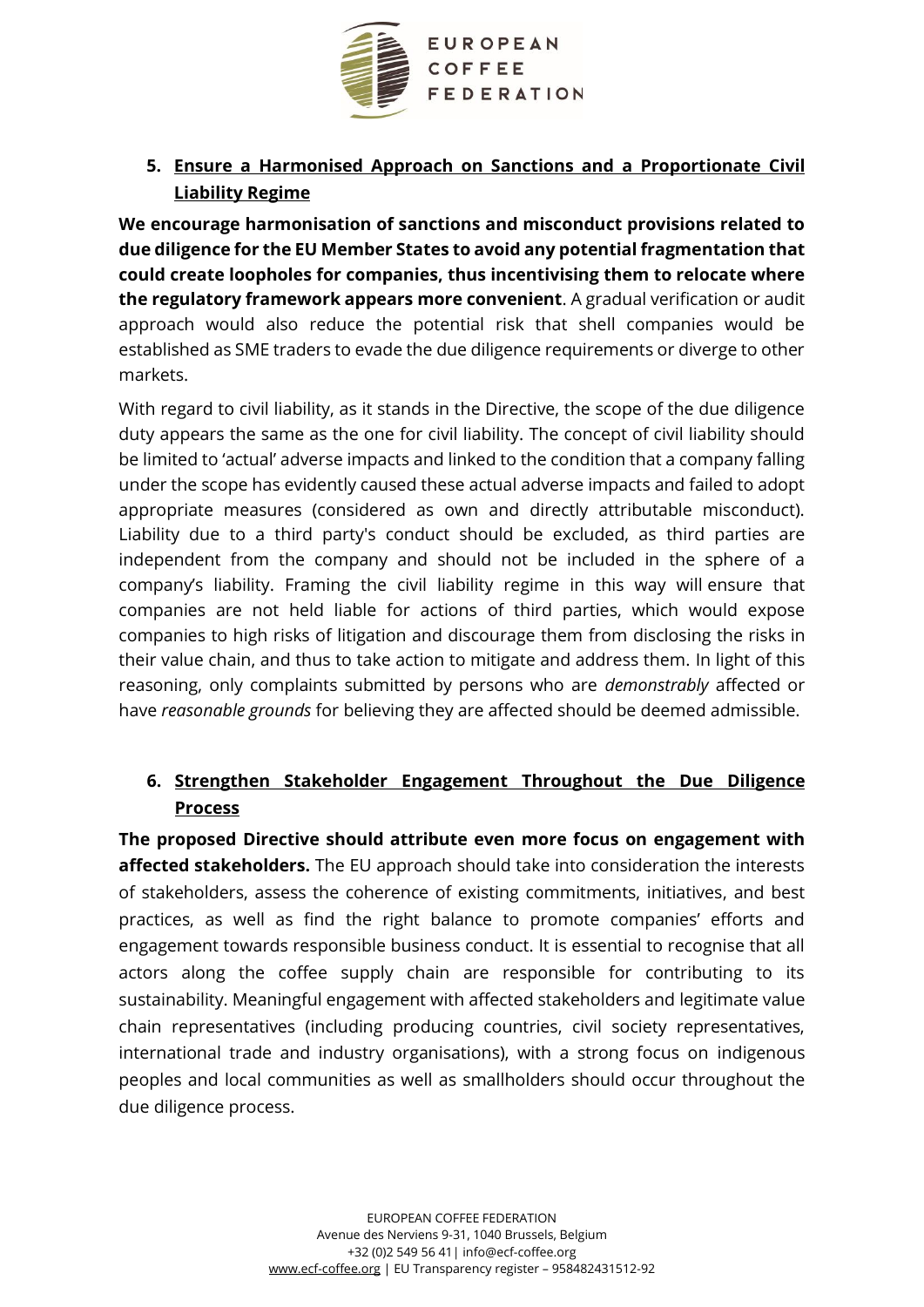

# **7. Strengthen Bilateral Engagement and Partnerships Between the EU and Third Countries**

**Mandatory due diligence legislation at the EU level must be complemented by a "smart mix" of measures, including strengthened external engagement by the European Commission with third Countries, aiming to ensure that relevant national laws and policies are effectively implemented and enforced, with a view to enable the state to fully realise its 'duty to protect' as per the UNGPs.**  Partnerships could be considered as complementary tools for the implementation of the Directive and set an enabling environment for sustainable production of agricultural raw materials, and should therefore be implemented to address the root causes of adverse impacts on human rights and the environment. These measures should then be accompanied by training programmes, risk analysis and multistakeholder initiatives.

The production of coffee as an agricultural product happens predominantly in the informal sector, where structural and socioeconomic problems are usually one of the main causes of human rights violations and breaches of environmental obligations. The proposal at present is not sufficiently considering the lack of resources and the socioeconomic and structural contexts in which certain stakeholders like smallholder coffee farmers operate. A comprehensive assessment conducted in continuous consultation with producing countries would enable a distinction between company-induced impacts and socio-economic causes. Thereby, risks of misinterpreting this with noncompliance with the due diligence requirements, especially by stakeholders with less resources, can be reduced.

# **8. Assure an On-Time Publication of Guidelines and Model Contract Clauses**

**Specific guidelines and model contractual clauses should be published on time and specific guidelines should especially specify i) how to conduct environmental due diligence, ii) complaints procedure (Art.9), iii) data protection and data processing in cases of non-compliance to ensure coherence with local laws.**  Companies need to know what evidence they must present to demonstrate that they exercised due care and what is considered *legitimate concern* regarding adverse human rights impacts environmental impacts. The model contractual clauses (Art. 12), guidelines (Art. 13) and accompanying measures (Art. 14) should be issued at least one year prior to the Directive's entry into force to give Member States as well as companies sufficient time to adapt. In addition, a framework for corrective action (Art 8.) should be provided, with identification of the corresponding stakeholders and the entity of damages or financial compensation.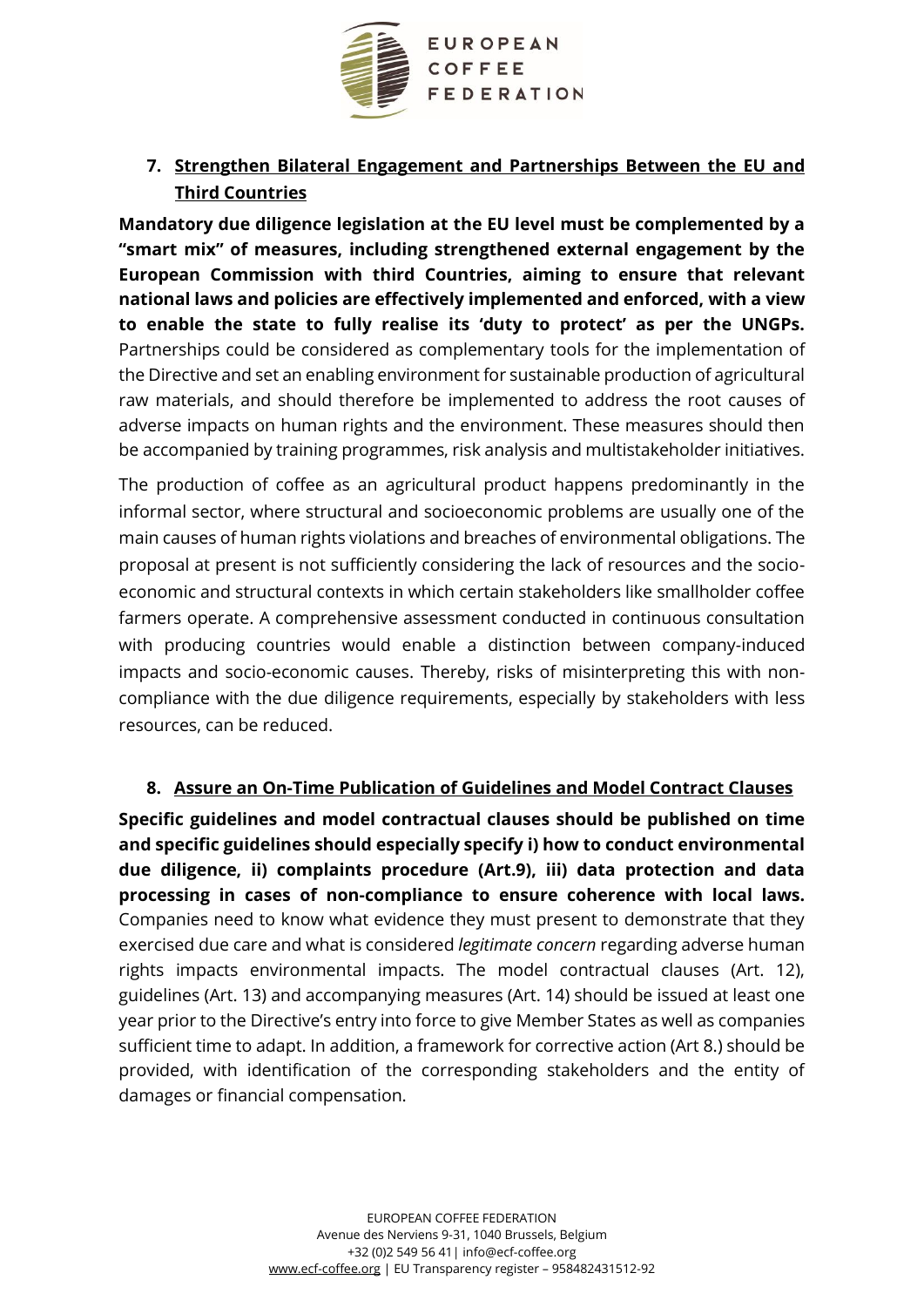

#### **9. Clarify Key Concepts**

**ECF and its Members call for clarification of certain terms mentioned in the proposed Directive in parallel with the need for specific guidelines to follow in the implementation of due diligence measures in their value chains.** The current framing and certain definitions (or lack of them) in the proposed EU Directive leave too much room for interpretation which might lead to unintended consequences. Specifically, clarification is needed on the following concepts:

- **Established business relationship** (Art. 3) and **value chain** (Art. 3 (g)). These concepts are relevant to determine which suppliers and business partners are in the scope of a companies' due diligence obligations. To measure their impact throughout their entire value chain, companies will need more clarity on the extent of their responsibility and the concept of *established business relationships* that seems to underpin the depth of the due diligence obligation, defining the degree of influence a company can exert. Such a concept should be defined taking into consideration not only the length, but also the consistency and relevance of the relationship. Covering indirect business relationships as 'established relationships' to which the duty of due diligence is applied is problematic as this direct link is lacking. Thus, indirect business relationships should not be covered by the established business relationship concept.
- **Appropriate measures** (Art. 6,7,8,22) **and appropriate resources** (Art. 6) are not defined per se in the definitions part of the Directive. This should be provided along with an express mentioning of a direct evident link of the company in terms of influence and direct contribution to or causing of the actual adverse impact. For example, the specific business relationship and the company's directly attributable influence. Such a link should be determined on a case-by-case basis, acknowledging that appropriate measures might not always work as a guarantee to prevent adverse impacts from occurring.
- **Public support** (Art. 24). In the context of global crises such as the current COVID-19 pandemic or the war in Ukraine, achieving the due diligence goals might temporarily not be feasible for companies already under distress. Precise mechanisms of public support such as short time working compensations or subsidies on energy supplies should be granted to all companies regardless of their compliance with the due diligence requirements due to force majeure.
- **Director's duty of care** (Art. 25). This provision lacks specification: It is in directors' interest to have clarity and legal certainty regarding their duties of care. While the principle-based approach of Art. 25 (Directors' duty of care) and Art. 26 (Setting up and overseeing due diligence) on directors' duty of care is useful, clearer indications are needed. Providing clarification for the tools and standards that will be put into place to support companies assessing their